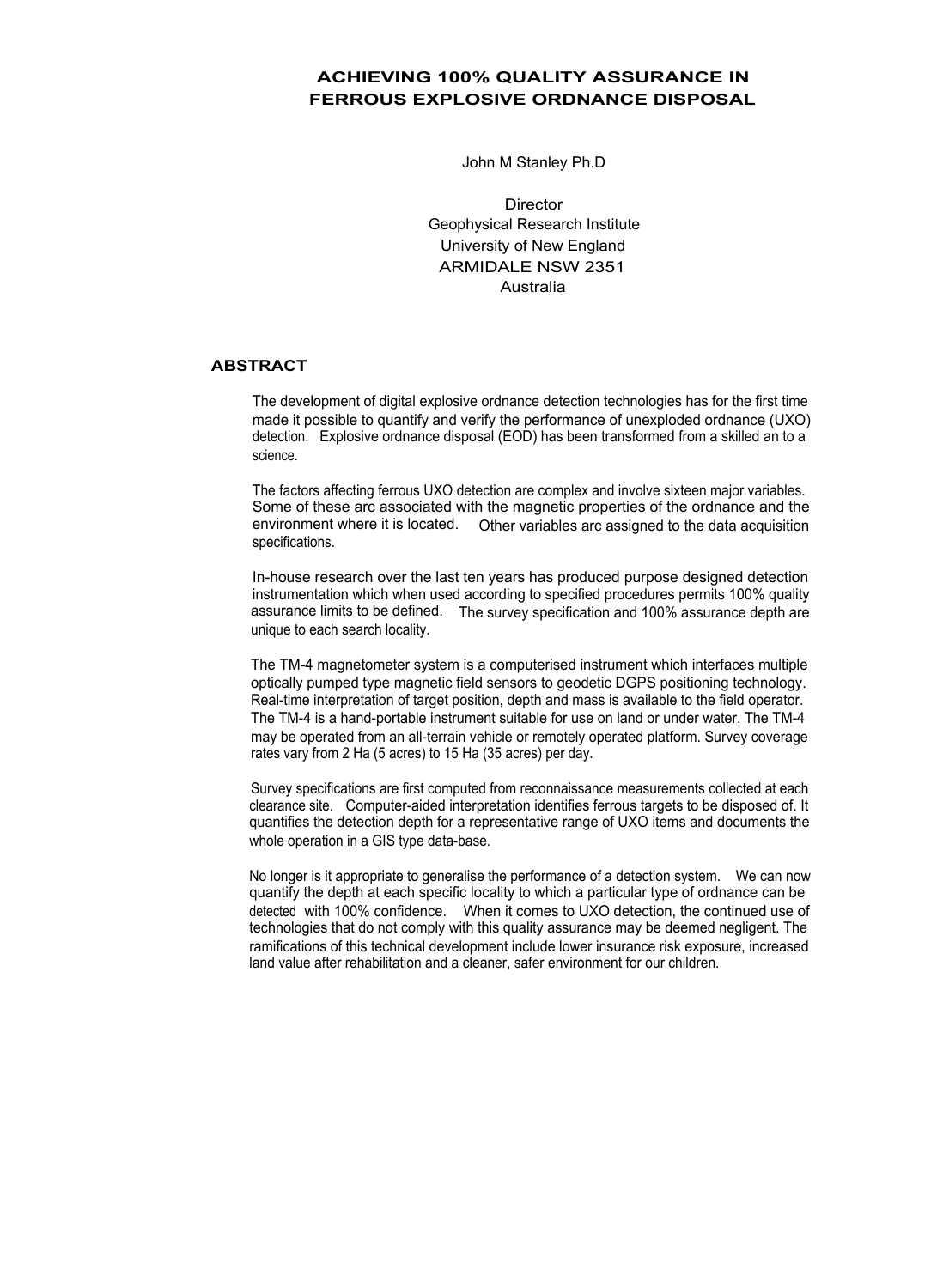## **Magnetic Properties**

The detectibility of UXO primarily depends upon the mass of the ordnance and its depth of burial with large items close to the surface being most readily detected. However, each type of ordnance will exhibit a distribution of magnetic properties due to variables in manufacture, the time that the abject has been buried and its orientation in the ground. The magnetic properties of the local geology, interference from temporal magnetic sources and the magnetic latitude of the site, each influence the search effectiveness.

## **Search Parameters**

The effectiveness of a search is also dependent on the type and sensitivity of the magnetometer used. The optically pumped type magnetic sensor is more sensitive than the fluxgate type. Total field measurement is inherently more effective in locating deep objects than is magnetic gradient measurement because the gradient signal is always less than the total field signal. Other vital parameters controlling the search effectiveness are the sensor elevation above ground, the measurement sample interval and line spacing, and the tolerances permitted in each of these.

## **SPECIFYING THE SEARCH DATA ACQUISITION PARAMETERS**

At each search site, the magnetic noise from geological and electromagnetic sources must first be measured at some known elevation above ground. The optimum sensor elevation may then be computed for a magnetometer of given sensitivity and type. At this elevation, the signal-to-noise ratio is a maximum. Figure 2 shows the optimum magnetic sensor elevation for detecting ferrous ordnance in a locality where the geological magnetic noise measured 0.5 m above ground was 0.75 nT. In this example the "signal" source was an 81mm mortar buried I m below ground. In the case of the total field, TM-4 magnetometer, the optimum sensor elevation is 1 m at which height the signal-to-noise ratio is 175. In the case of the vertical difference, fluxgate type magnetometer, the optimum sensor elevation is 0.35 m at which height the signal-to-noise ratio is only 11

There are well established theorems relating to the sampling of continuously varying functions such as the spatially varying magnetic field of the Earth. It has been determined that the sampling requirements both along survey transects and between transects, must not exceed the elevation of the sensor above ground level. At the location associated with Figure 2, the optimum TM-4 sensor elevation is 1 m and the required maximum sample interval is therefore also lm. However, after giving due consideration to acceptable operator tolerances, (20% in sensor elevation and transmit separation) the measurement density required at this site is five measurements per square metre consisting of 0.2 m sample intervals along transects separated by one m. Fewer measurements could result in magnetic disturbances due to small, near surface objects being missed. Only when the magnetic field has been fully defined by the appropriate measurement density, can the performance of the survey be quantified. If a vertical gradiometer were used instead of a total field magnetic sensor, the magnetic field would only be fully defined if the line spacing were reduced to 0.35 m (+ - 35 mm!) and the sample interval reduced to 0.1 in. Thus three times the survey effort is required to collect data and 6 times the data volume must be processed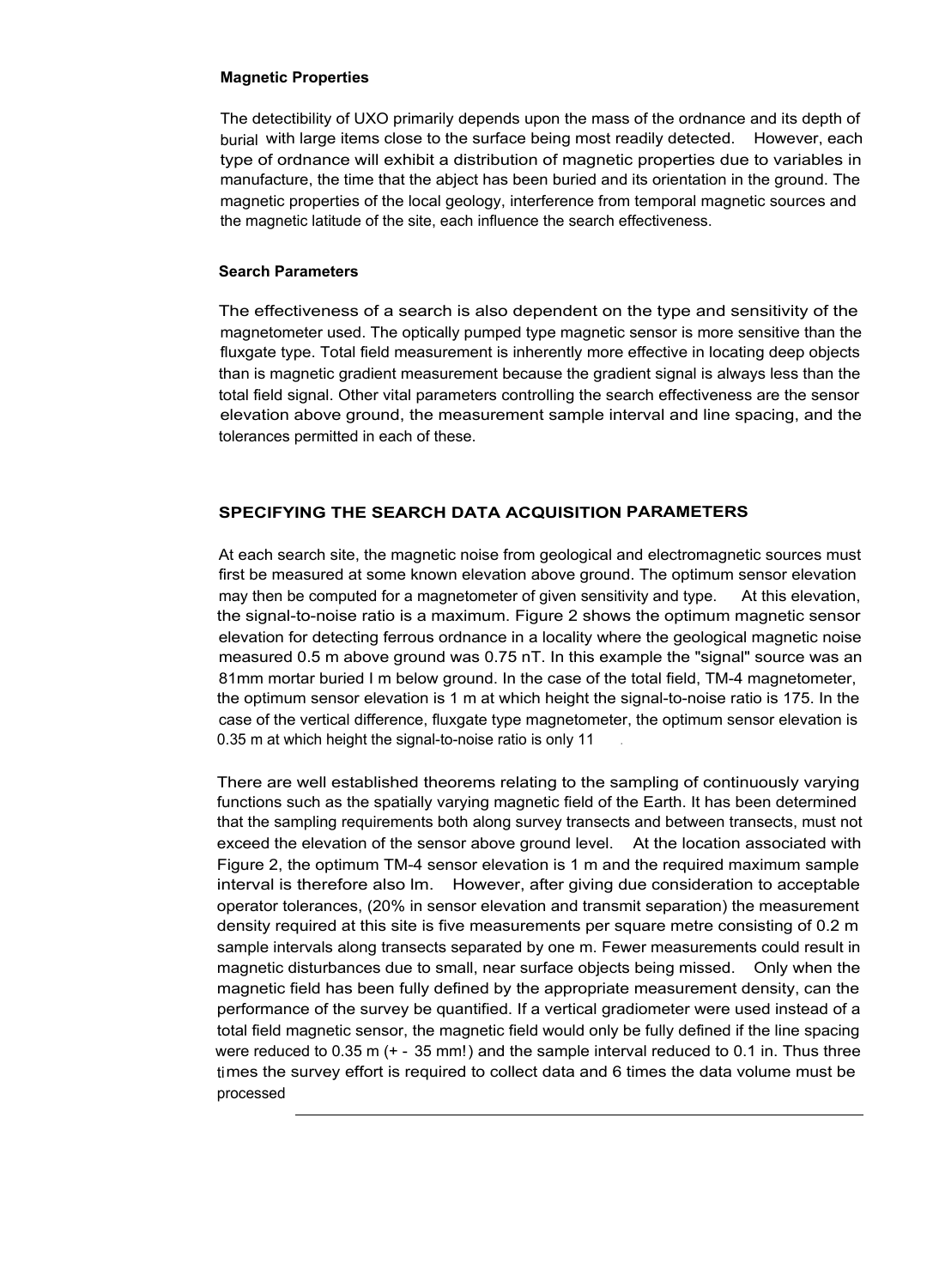#### **QUANTIFYING 100% SEARCH EFFECTIVENESS**

100% search effectiveness is described in terms of depth and UXO type. The depth to which 100% search effectiveness is achieved, is defined as the depth to which the risk of missing a specified object is insurable - nominally less than one part per hundred thousand.

At each locality to be searched, the geological magnetic noise amplitude is measured at a particular elevation above ground The optimum sensor elevation is then computed. The optimum sensor elevation in turn determines the minimum survey data acquisition specification necessary to achieve 100% search effectiveness. Collecting more data than necessary may result in higher data acquisition cost and therefore lower cost-efficiency.

The area to be searched must be systematically mapped through the measurement of data at the defined sample specifications. With knowledge of the geological noise level, the instrument sensitivity and the data acquisition parameters (Including tolerances), the measurement detection limits can be computed. The statistical distribution of the magnetic properties of a range of ordnance types has been determined and with this information it is possible define the depth to which 100% detection of those items can be guaranteed. The 100% detection assurance depth may be most conveniently represented by the detection limit line drawn on a graph that plots the magnetic anomaly due to a range of ordnance items as a function of their depth.

Figure 3 provides a typical example of such an assurance graph from a site where the geological magnetic noise was a moderate 2.5 nT measured 1 m above ground. At this location the sensor elevation was 1 m , the line spacing was 1 m and the sample interval along lines was 0.2 m.

## **CASE STUDIES**

## UNEXPLODED ORDNANCE

Figure 4 shows the magnetic disturbance due to numerous items of ordnance contaminating a disused artillery proofing range in Australia. Figure 5 shows the unperturbed magnetic field after all items of ordnance from this site had been recovered. The only remaining magnetic disturbance was confirmed to be resulting from flakes of rust shed from a dumped motor vehicle that had been previously located on the site. The search assurance graph in Figure 3 refers to this site.

## BURIED INDUSTRIAL WASTE

Industrial, military, medical and domestic waste usually contain ferrous components. Where not properly constrained, chemical materials may leach from such sites contaminating soil and ground-water. At a site in eastern Germany this situation was identified and the source of contamination had to be located. Figure 6 shows an isometric image of the magnetic field mapped with a dual sensor TM-4 magnetometer. The zones containing magnetic interference define two adjacent pit sites where industrial waste was buried.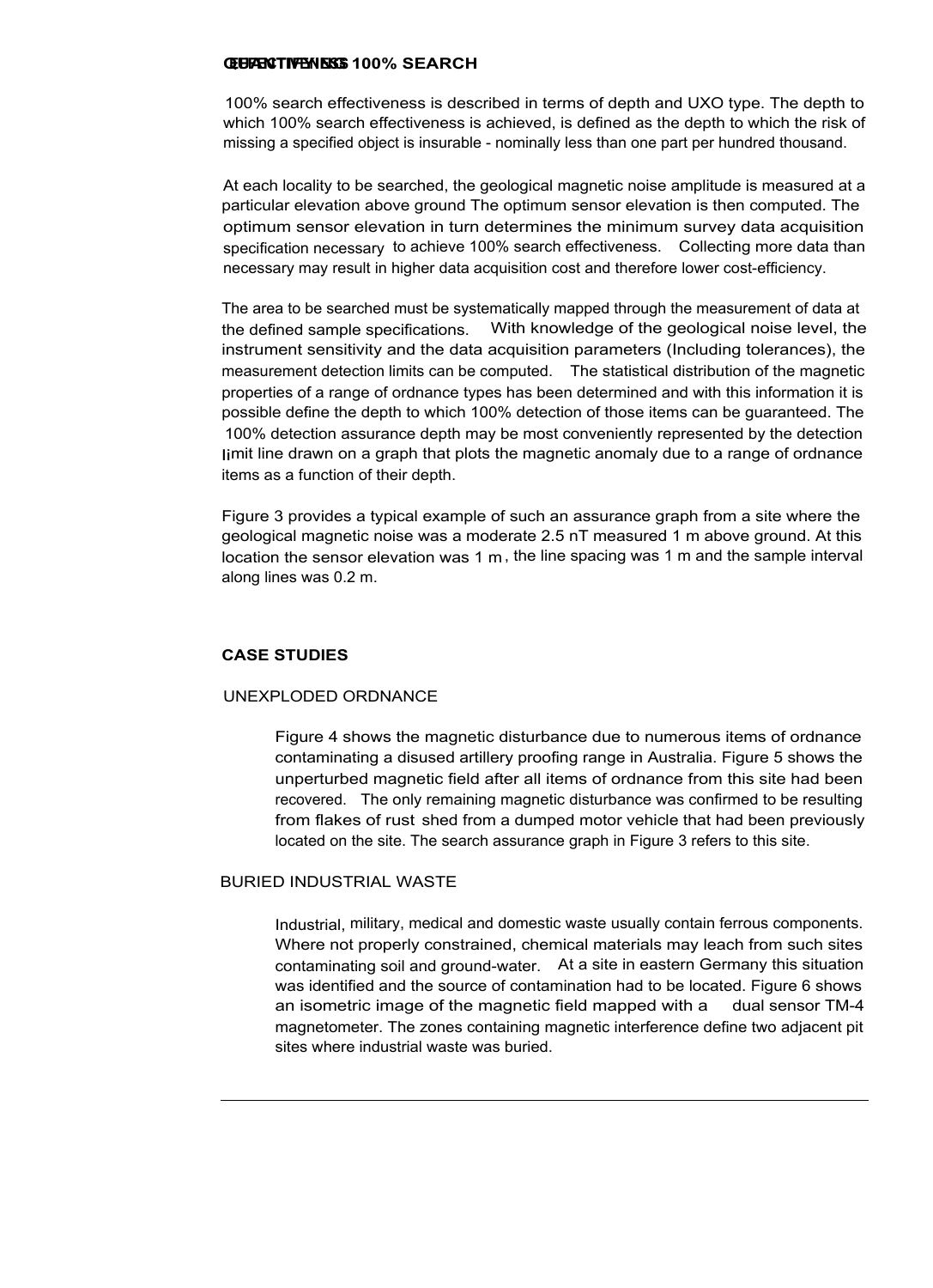# FACTORS AFFECTING UXO DETECTION

## MAGNETIC PROPERTIES

-UXO type and mass

-Orientation of UXO in the ground

-Depth of UXO below ground surface

-Time UXO has been in the ground

-Composition and manufacture of individual items

-Magnetic properties of the soil where UXO is buried

- Magnetic interference from temporal sources -Magnetic latitude of the search site

# SEARCH PARAMETERS

Aagnetometer type - total intensity, or gradiometer

-Magnetometer sensitivity

-Elevation of sensor above ground

-Sample interval along search line

-Search line spacing

-Tolerance allowed in sensor elevation

-Tolerance allowed in search line spacing

-Whether a base-station magnetometer has been used

## THE SEARCH ASSURANCE DEPTH IS A FUNCTION OF 16 VARIABLES!

FIGURE 1 The sixteen major variables affecting the detection of ferrous ordnance.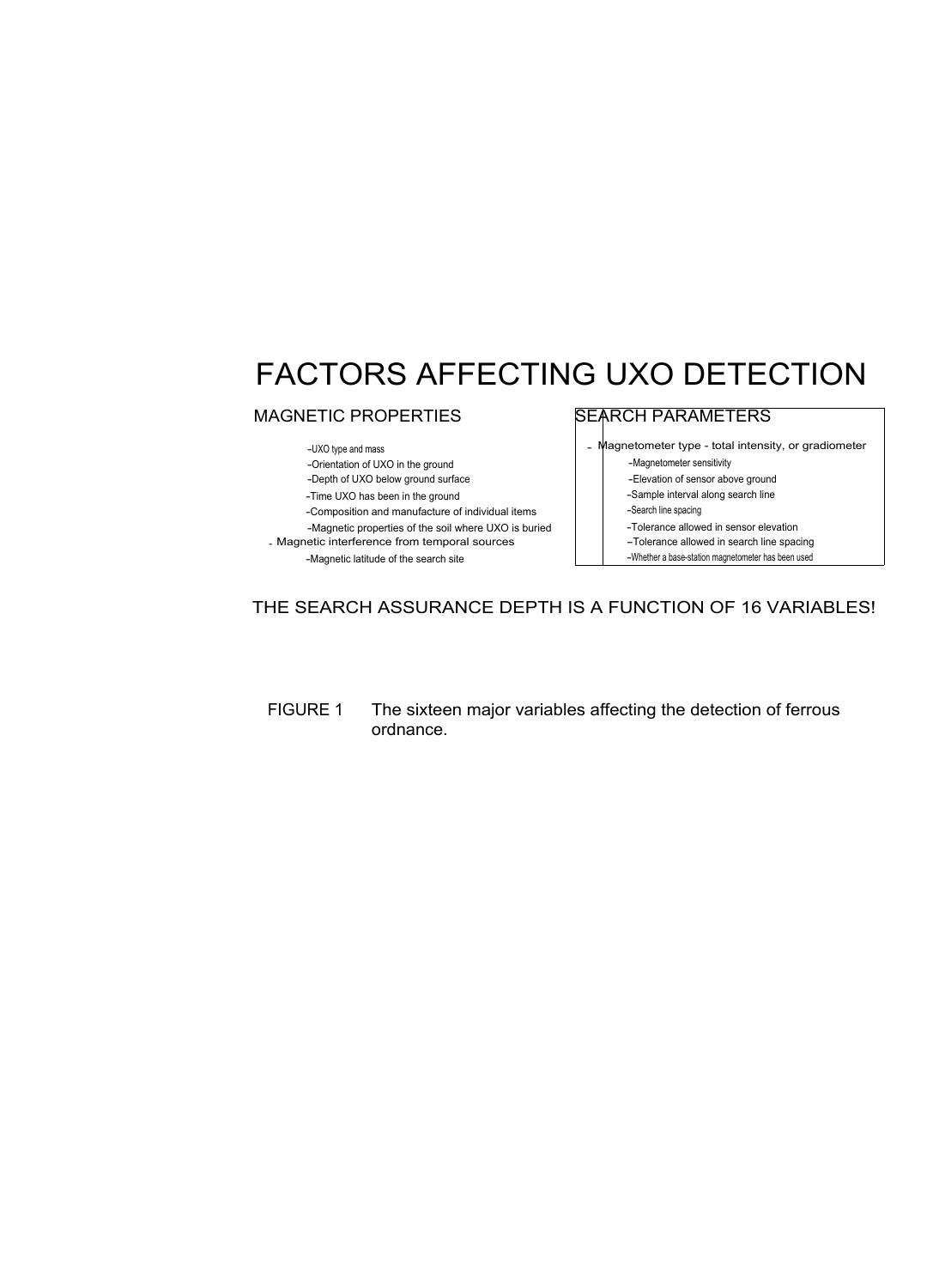



FIGURE 3 An example of a TM-4 assurance graph for a particular search area where the soil type was "sandy" and where the magnetic noise threshold was determined to be 2.5 nT.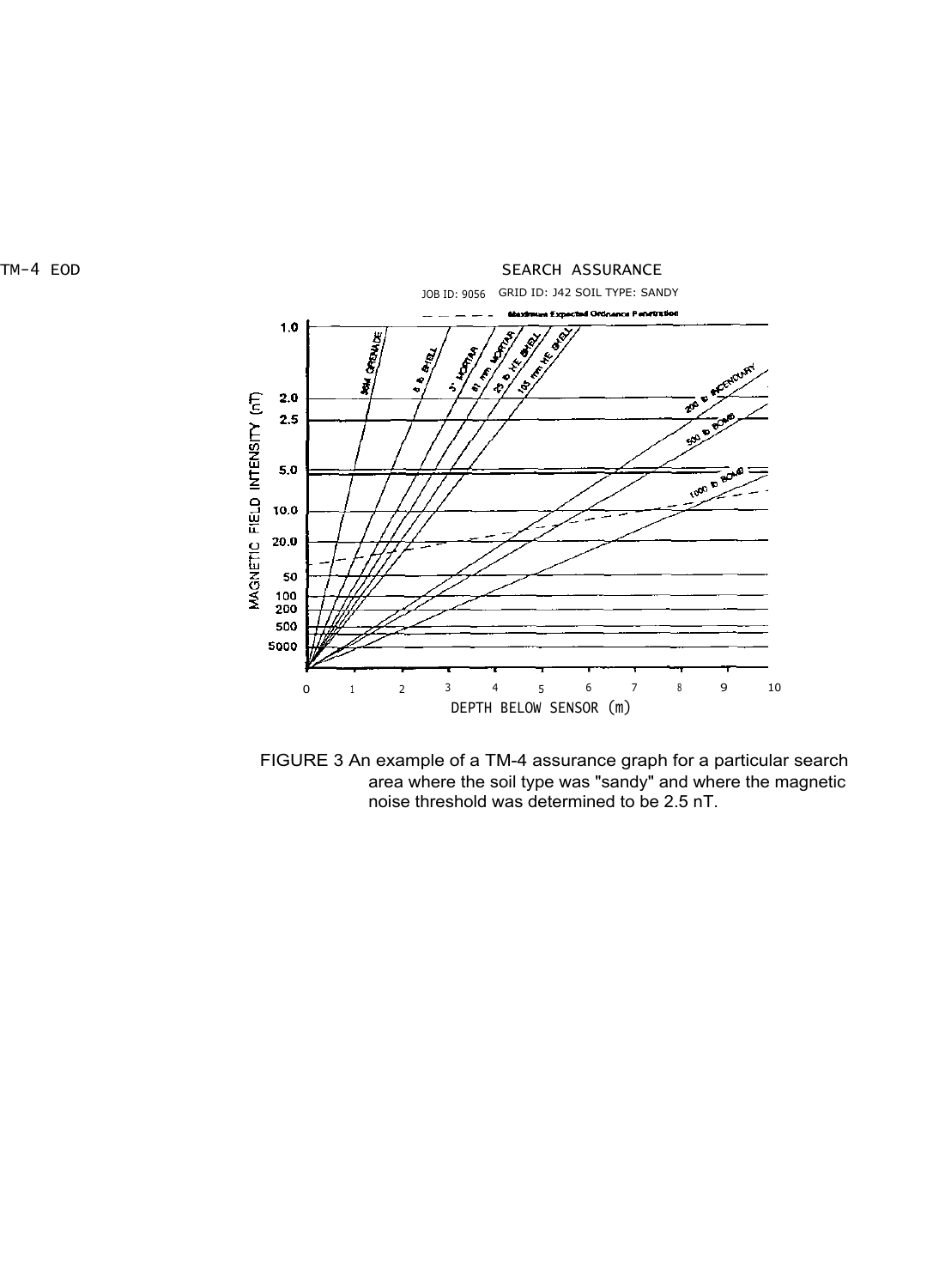

Figure 3. Total magnetic intensity and gradient anomaly amplitudes plotted as a function of depth below the sensor for a selection of ordnance devices. The normal, horizontal grid lines refer to total field amplitudes as measured by the TM-4 and M k22 magnetometers. The curved lines refer to the gradient anomaly amplitudes as measured by the Forster 4.021 and CAST gridiometers.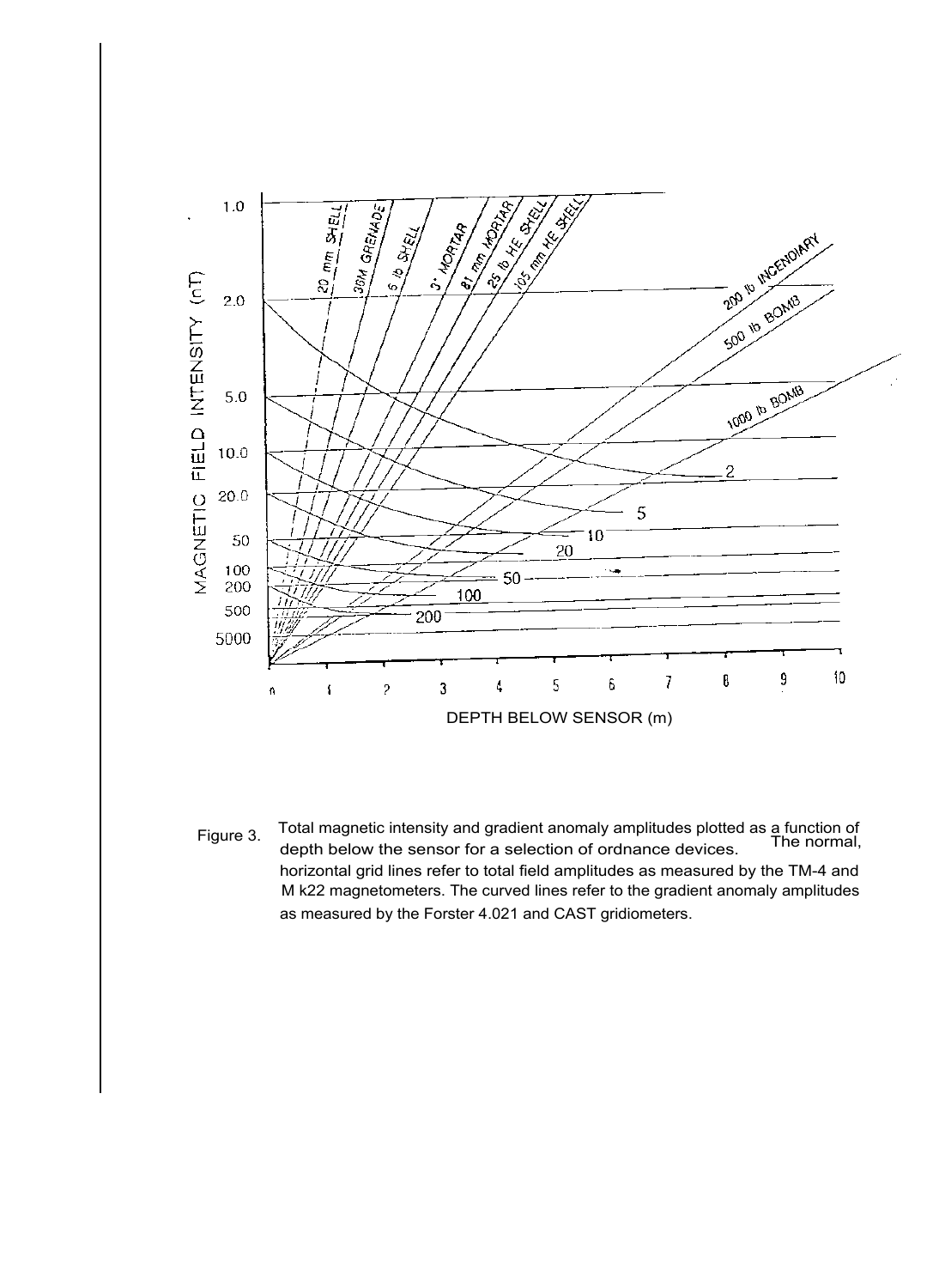-----Maximum expected Ordnance  $\frac{2}{2}$ 

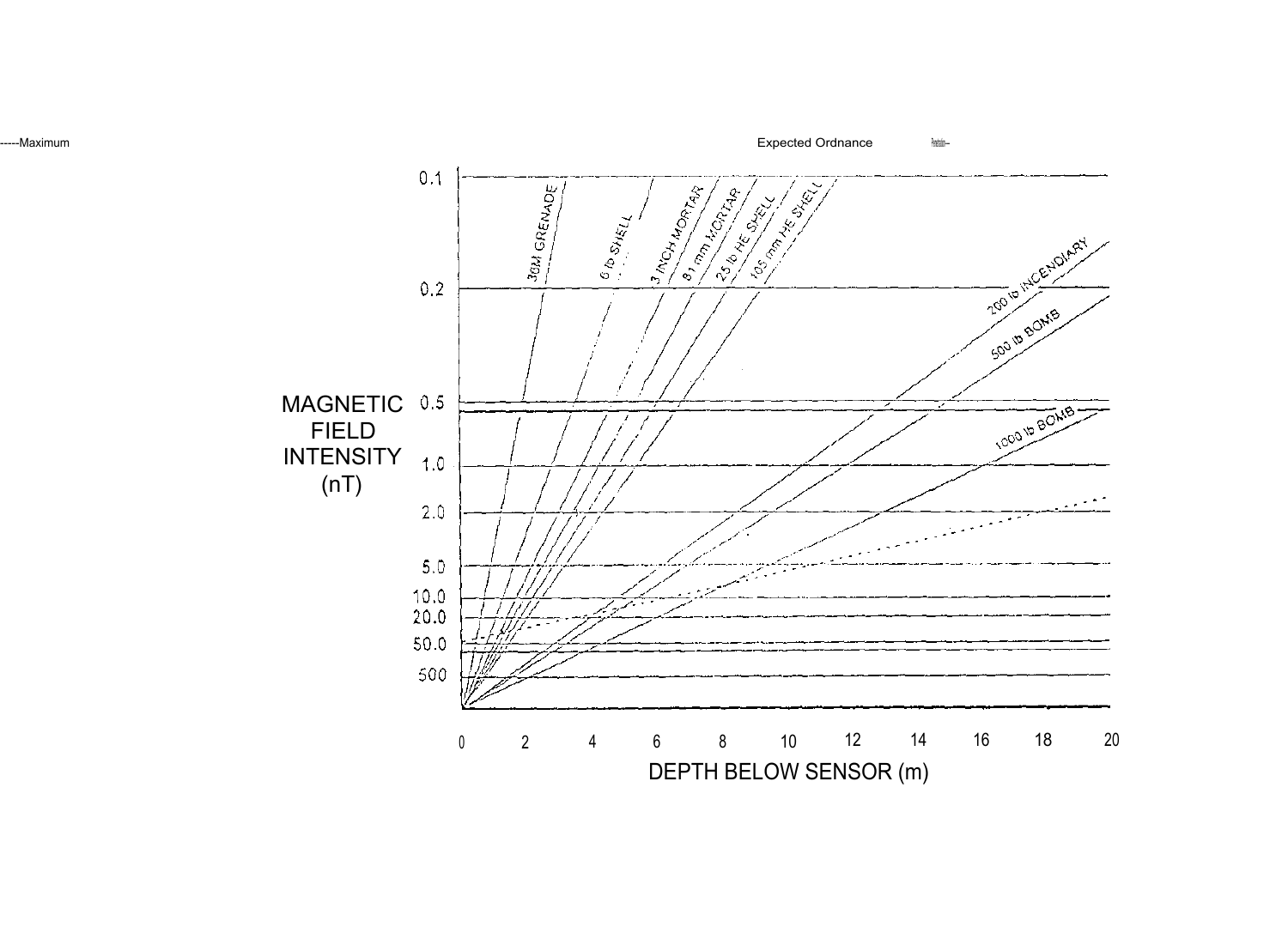## APPENDIX C

# UNEXPLODED ORDNANCE PENETRATION

| Ordnance<br><b>Type</b> | Sandy Soil | Clayey Soil |
|-------------------------|------------|-------------|
| 20 mm                   |            | 3.0         |
| 60mm                    | 1.0        | 3.0         |
| 81 mm                   | 3.0        | 6.5         |
| 2.75 inch               | 3.5        | $7.5\,$     |
| 4.2 inch                | 4.0        | 8.5         |
| 105 mm                  | 5.5        | 11.5        |
| 106 mm                  | 5.5        | $10.5$      |
| 76 mm                   | 6.0        | 12.0        |
| 90 mm                   | $7.0\,$    | 13          |
| 155 mm                  | 8.5        | 16.5        |
| 152 mm                  | $7.5$      | 15.0        |
| 'n                      | 12.0       | 24.0        |
| 8 inch                  | 12.0       | 24.0        |
| 500 lb                  |            | 35.0        |
| 1,000 lb                | 33.0       | 43.0        |
| 2,000 lb                | 40.0       | 52.0        |

# Estimated Maximum Unexploded-Ordnance Penetration (in feet)

(Naval Explosive Ordnance Technology Center 1990)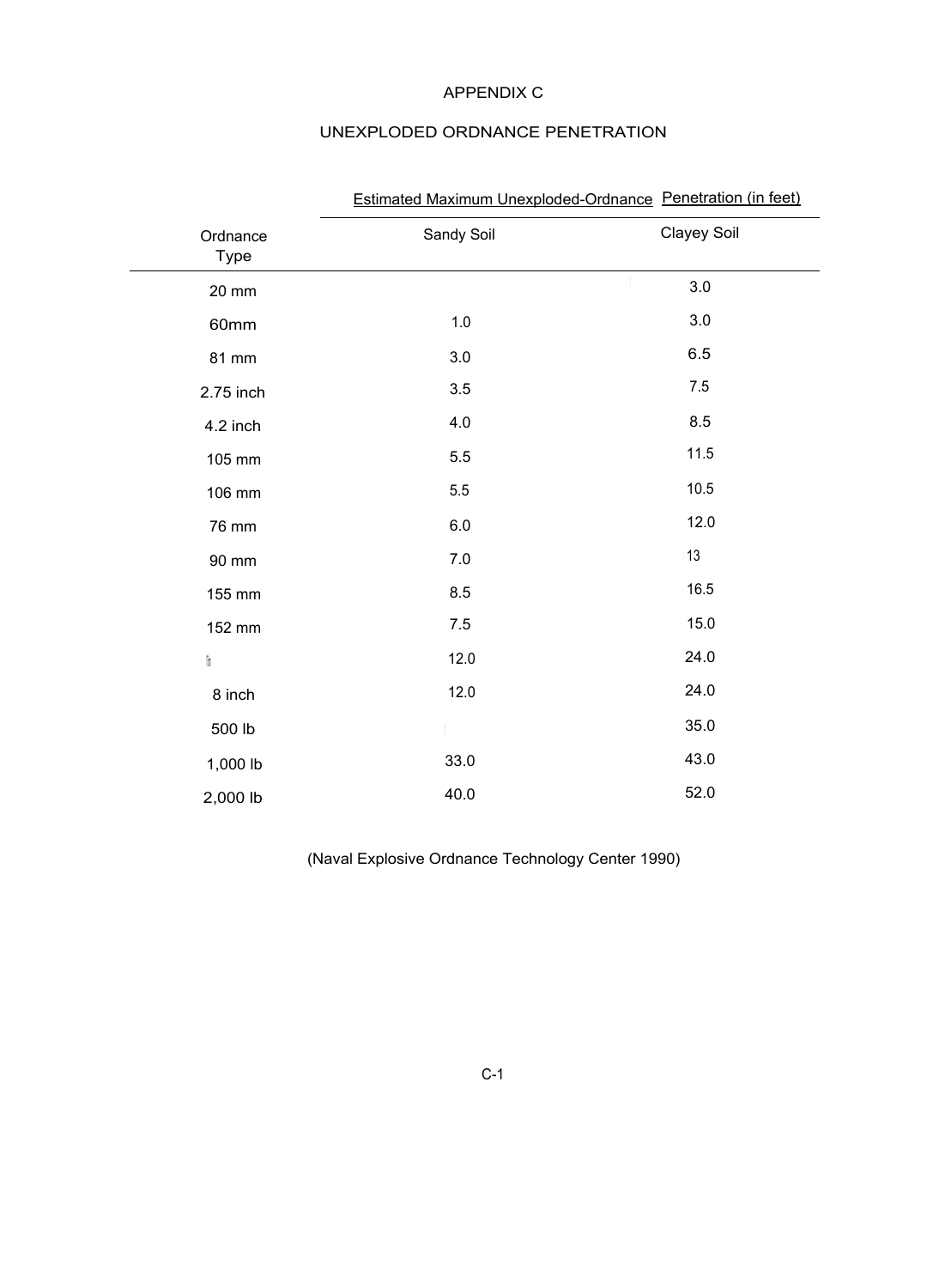During Period III, from 1961 to the present, test items consisted of the following: flat- and high angle trajectory gun projectiles ranging in size from 20 mm to 8 inches; cluster bombs; general purpose bombs (aircraft delivered); aircraft-fired 20-mm and 30-mm gun projectiles; and 2.75-inch line-of sight rocket systems (Mason and Hanger 1992).

## *1.2.3.2.2* Target Depth and Orientation

Based on information from interviews with the EOD experts and from available research, the following general assumptions were made regarding the depth and orientation of the items expected to be found in UXO-contaminated sites at JPG:

All 20-mm and 30-mm aircraft- and ground- delivered flat trajectory gunfire will typically result in the projectile penetrating the ground no more than 12 inches in a terminal position horizontal to the plane of the surface; ground launched 40-mm projectiles will typically be found within 36 inches of the surface, and, due to the very short, bluntly rounded feature of the ogive, could be found at virtually any orientation; mortar rounds are generally found not more than 48 inches from the surface and are oriented between 45 and 90 degrees from the plane of the surface due to their high angle trajectory; 240-nun to 8-inch Howitzer projectiles will typically be found horizontal to, or at a slight angle from, the surface plane, at depths up to 12 feet; general purpose bombs (from 100 to 2,000 lb) were found at depths exceeding 20 feet deep and at no predictable orientation to the surface plane (most are assumed to be horizontal to the surface or at a 5 to 45 degree angle to the surface plane).

In its study (Department of the Army 1975), the Engineer Studies Group, Office of the Chief Engineer, Department of the Army, developed a generalized solution to produce the estimates for maximum UXO penetration shown in Appendix C. Bomb penetration data is available (Naval Explosive Ordnance Technology Center 1990).

## 13 CONCLUSIONS

The conclusions on target types, orientation, and false positives and false negatives are presented in the following sections.